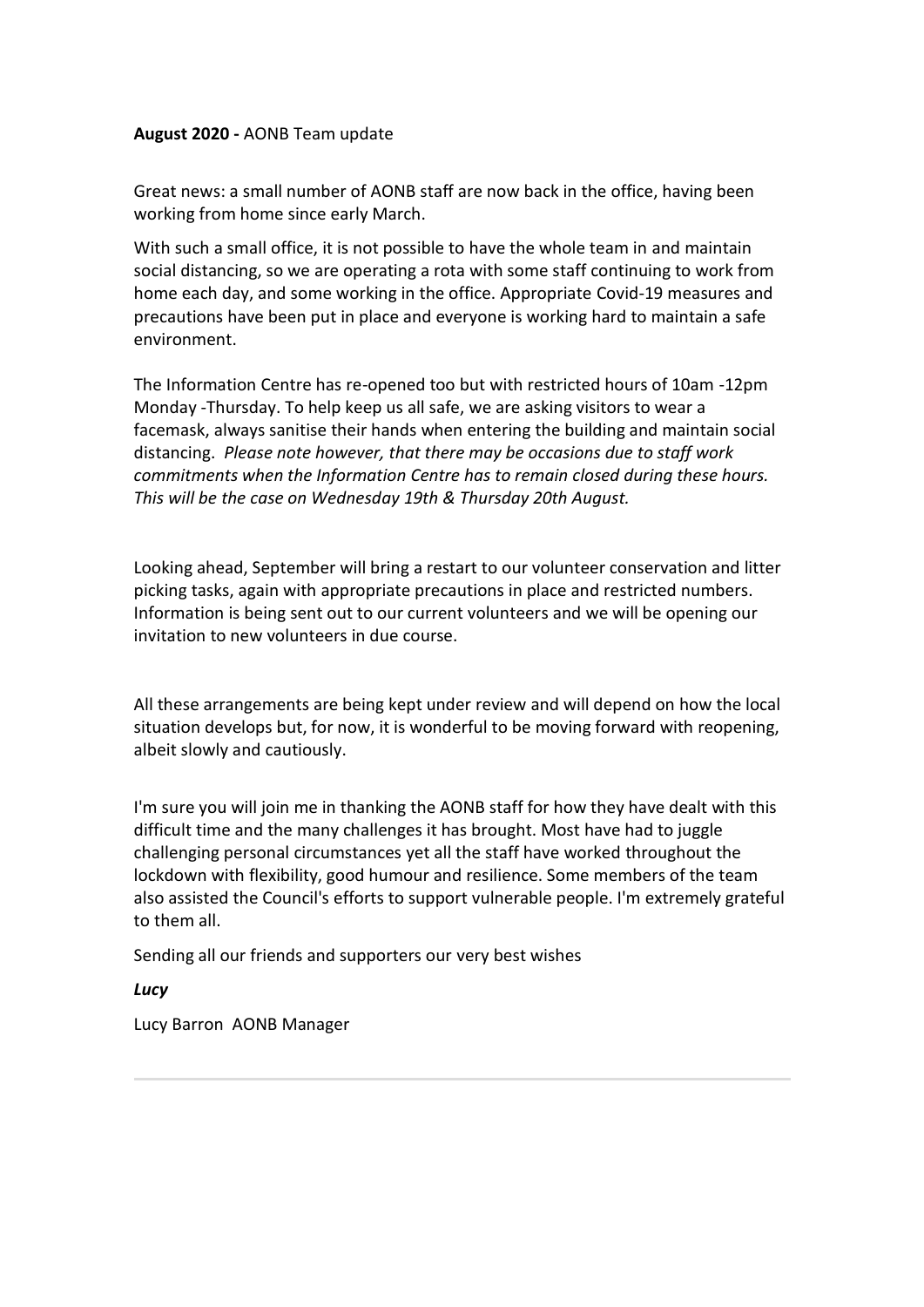

# **Volunteer update**

We're missing all our volunteers and can't wait to get them back working, but in the meantime, let's just take a moment to look back at some of the work they have done over the last few years and to celebrate the outcomes ! 

During lockdown many local residents fed back to us just how important to their health and wellbeing they found the area's landscape and beauty, wildlife, and network of footpaths. And many of you who live further afield are now taking immense joy from visiting and rediscovering the area again.

Many people are unaware of the conservation work which goes into keeping our special limestone habitats in good condition. Without grazing and cutting, most of the important species-rich grassland would quickly become overgrown with scrub and woodland, causing the loss of many of our wildflowers.  

But each winter, the AONB volunteers, local landowners and contractors undertake various tasks, including scrub-clearance, bracken management and coppicing, to help our wildlife thrive. 

And as a result, Warton Crag Local Nature Reserve, just one of the sites where they work, is home to a huge diversity of wildflowers, invertebrates and birds and has been looking amazing, with a stunning display of, amongst others, Harebell, Wild thyme, Knapweed and Hawkbit.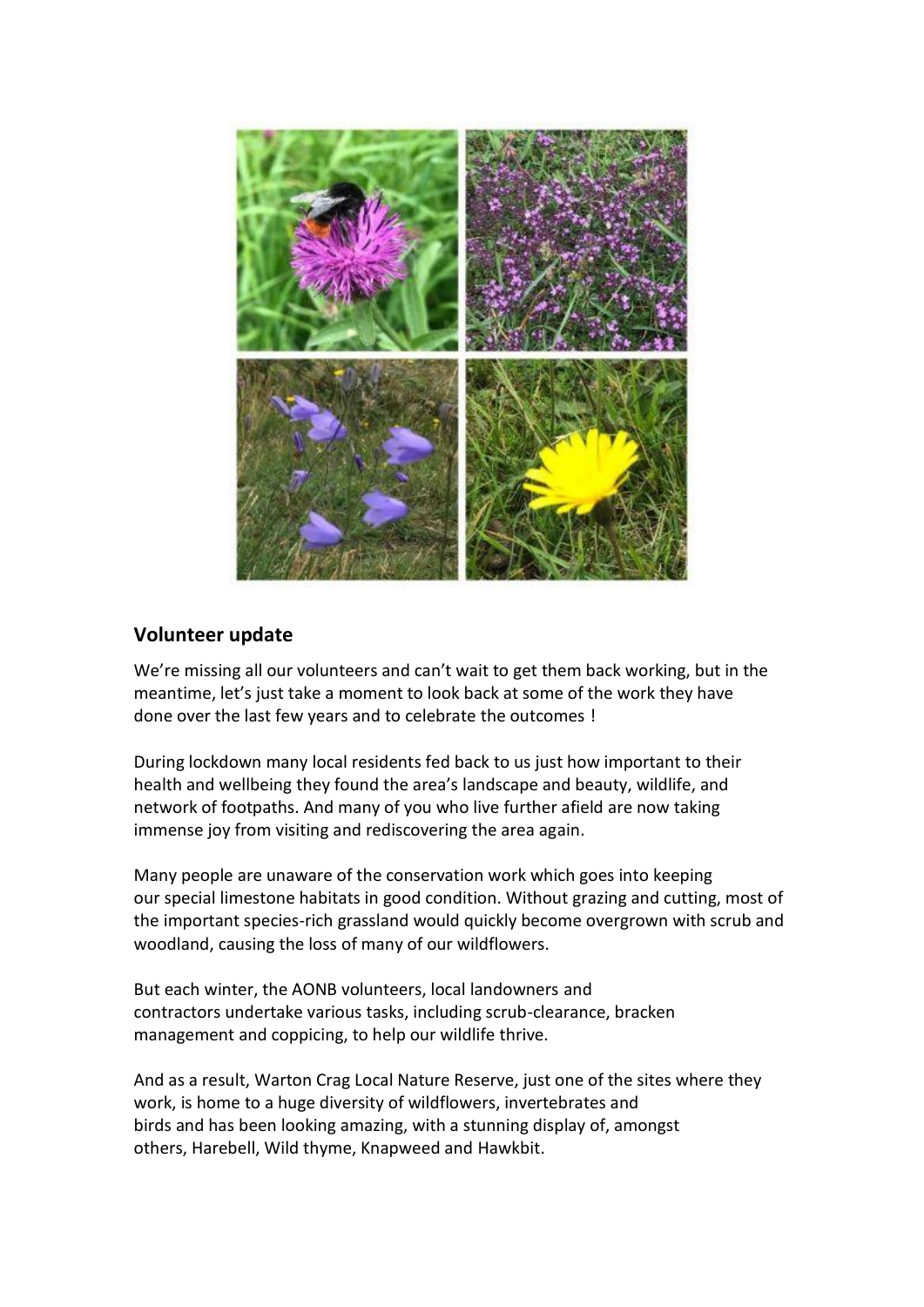

#### **Build a Bird Nest Box**

The Landscape Trust is currently looking for volunteers to help build bird boxes to replace old ones on their reserves. 

There are currently 37 boxes in Trust woodland at Teddy Heights and Coldwell Parrock. Boxes are monitored every year and they have been well used by Blue, Marsh and Great Tits and Nuthatch. These birds need boxes because most of the trees on the reserves are relatively young and have few natural holes to nest in.  The boxes however need replacing every so often, and this next season the Trust will need at least five new ones and would be grateful for any offers of help to make them.  

Full instructions on how to make a nest box can be found on the [RSPB](https://arnsidesilverdaleaonb.us18.list-manage.com/track/click?u=0a7685c67c9deb6bed3538d72&id=ab02137eaf&e=42cef1b35c) website. For the Trust sites, the preferred hole size is 28mm diameter so Nuthatch can use them.  If you can help, please contact [johnwilson@btinternet.com](mailto:johnwilson@btinternet.com) Thank you 

## **Annual review 2019/20**

The [Arnside & Silverdale AONB Annual Review 2019/20](https://arnsidesilverdaleaonb.us18.list-manage.com/track/click?u=0a7685c67c9deb6bed3538d72&id=c85fbf1c45&e=42cef1b35c) is now available to download from example, the contract of the contract of the contract of the contract of the contract of the contract of the contract of the contract of the contract of the contract of the contract of the contract of the contract of

We apologise that it is not in its usual professionally-designed format, but due to the current Covid-19 pandemic and restrictions on our operations, we have made the decision to publish in a more simplified form this year. 

We hope, however, that it still conveys how much has been achieved, despite the challenges!  If you have any questions or would like further information on any aspects of our work, please do not hesitate to get in touch.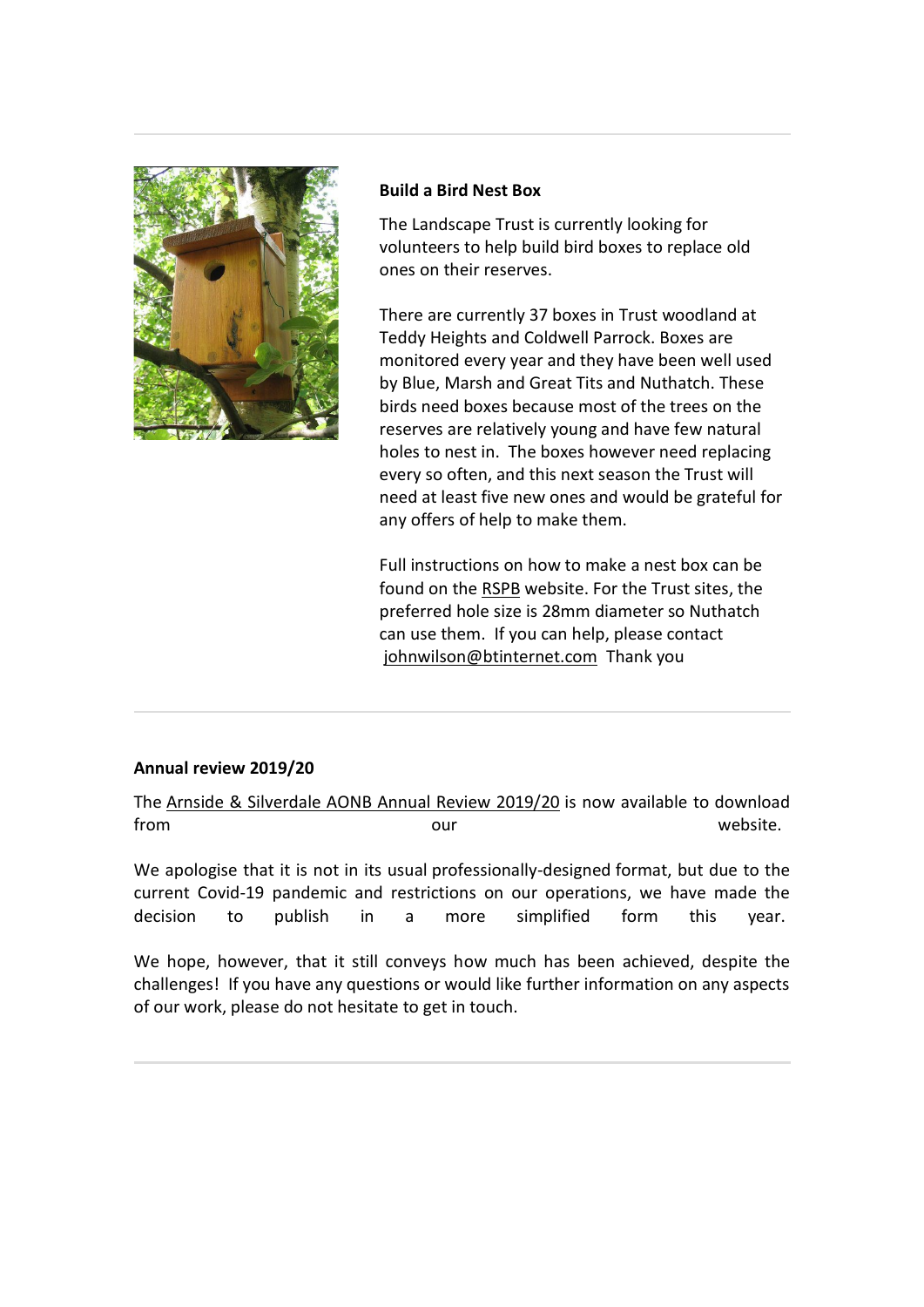

**Species of the season - The Dung Beetle**

As a result of cattle grazing on Warton Crag LNR, a number of dung beetles have recently been found on the site.

Dung beetles evolved at least 65 million years ago and there are about 6000 species worldwide.

Only small but they play a big role in agriculture. By burying and consuming dung, they improve nutrient recycling and soil structure and are vital to many ecosystems. They are also important for the dispersal of seeds present in animals' dung and can protect livestock, such as cattle, by removing the dung which, if left, could provide habitat for pests such as flies. Dung beetles eat it, roll it and lay eggs in it and amazingly can bury 250 times their own body weight of dung in one night!

Dung beetle behaviour has fascinated humans for thousands of years – including the ancient Egyptians who observed that the beetles' ball rolling was influenced by the sun - argued to be the first recorded accounts of animal behaviour in the natural world.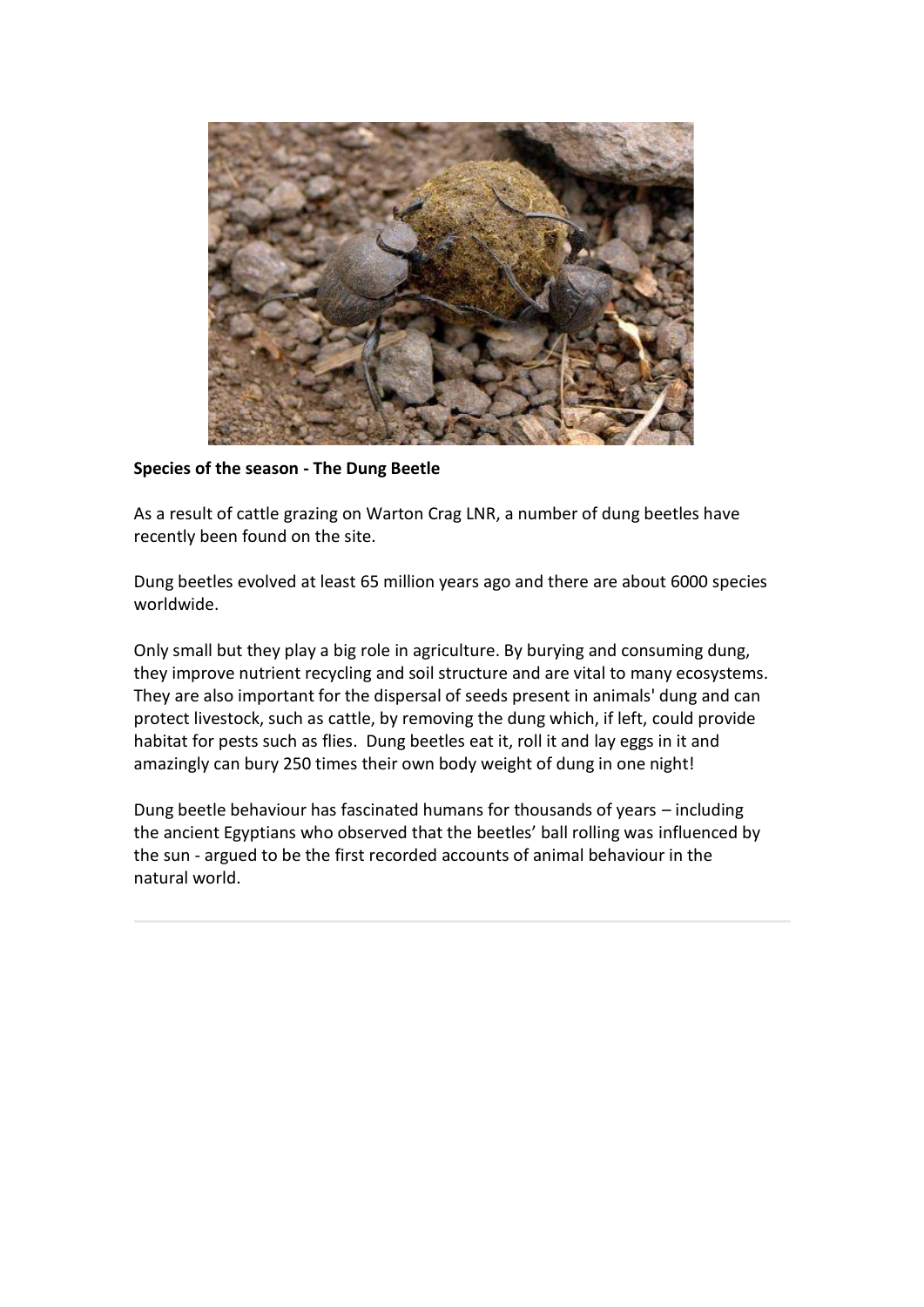

### **Calling all budding poets!**

The National Association for AONBs is proud to be supporting the Ginkgo Prize for Ecopoetry this year with £500 going to the 'Best poem of Landscape'. 

Chief Executive, Howard Davies, says 'The relationship between poetry and landscape goes back to the origins of language, and to interpret natural beauty artistically goes to the very root of what it means to be human. We all know how it feels to be stopped in our tracks by the wonder of nature – whether that be in a quiet woodland, before a roiling sea or in the stillness before a storm in a city park. Most of the UK population is within 30 minutes of an Area of Outstanding Natural Beauty and each AONB has its own distinctive landscape for everyone to seek their own inspiration.'  

Entries close 31st October so don't delay! The poems will be judged by poet and critic Jade Cuttle and Poet Laureate, Simon Armitage who, many of you will remember, visited the stunning landscape of Arnside & Silverdale AONB last year to read his poem *[Fugitives](https://arnsidesilverdaleaonb.us18.list-manage.com/track/click?u=0a7685c67c9deb6bed3538d72&id=e9e770d1ca&e=42cef1b35c)* on Arnside Knott.  

For further information visit [www.ginkgoprize.com](https://arnsidesilverdaleaonb.us18.list-manage.com/track/click?u=0a7685c67c9deb6bed3538d72&id=ae408b4972&e=42cef1b35c)